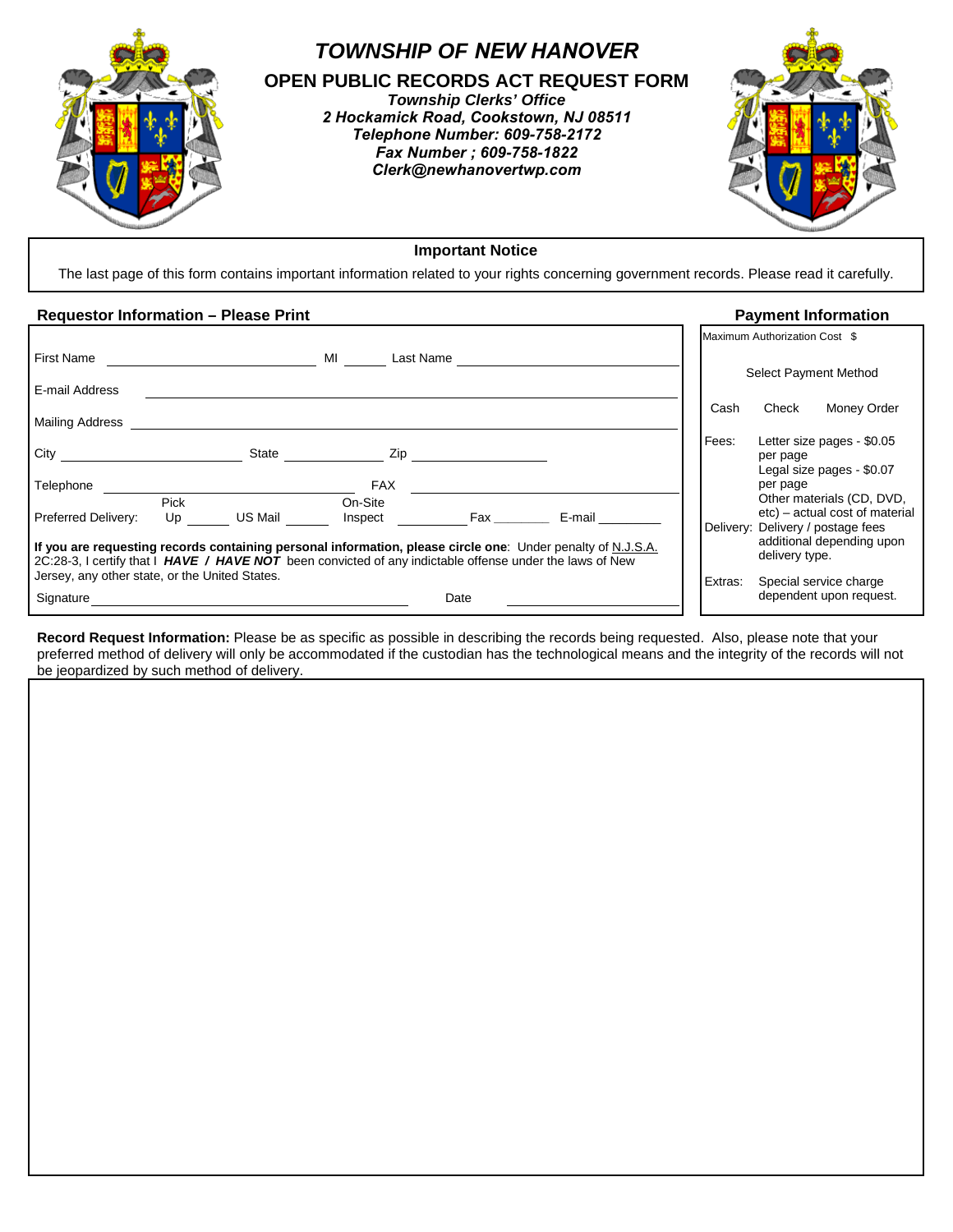| <b>AGENCY USE ONLY</b>   | <b>AGENCY USE ONLY</b>                                                           | <b>AGENCY USE ONLY</b>      |                     |  |
|--------------------------|----------------------------------------------------------------------------------|-----------------------------|---------------------|--|
|                          | <b>Disposition Notes</b>                                                         | <b>Tracking Information</b> | <b>Final Cost</b>   |  |
| Est. Document Cost       | Custodian: If any part of request cannot be<br>delivered in seven business days, | Tracking #                  | Total               |  |
| Est. Delivery Cost       | detail reasons here.                                                             | Rec'd Date                  | Deposit             |  |
|                          |                                                                                  | Ready Date                  | <b>Balance Due</b>  |  |
| Est. Extras Cost         |                                                                                  | <b>Total Pages</b>          | <b>Balance Paid</b> |  |
| <b>Total Est. Cost</b>   |                                                                                  | <b>Records Provided</b>     |                     |  |
| Deposit Amount           |                                                                                  |                             |                     |  |
| <b>Estimated Balance</b> |                                                                                  |                             |                     |  |
|                          |                                                                                  |                             |                     |  |
| Deposit Date             | In Progress<br>Open<br>$\sim$                                                    |                             |                     |  |
|                          | Denied<br>Closed<br>$\tilde{\phantom{a}}$                                        |                             |                     |  |
|                          | Closed<br>Filled<br>$\overline{\phantom{a}}$                                     |                             |                     |  |
|                          | Partial<br>Closed<br>٠                                                           | <b>Custodian Signature</b>  | Date                |  |

# **DEPOSITS**

The custodian may require a deposit against costs for reproducing documents sought through an anonymous request whenever the custodian anticipates that the documents requested will cost in excess of \$5 to reproduce.

Where a special service charge is warranted under OPRA, that amount will be communicated to you as required under the statute. You have the opportunity to review and object to the charge prior to it being incurred. If, however, you approve of the fact and amount of the special service charge, you may be required to pay a deposit or pay in full prior to reproduction of the documents.

#### **YOUR REQUEST FOR RECORDS IS DENIED FOR THE FOLLOWING REASON(S):**

(To be completed by the Custodian of Records – check the box of the numbered exemption(s) as they apply to the records requested. If multiple records are requested, be specific as to which exemption(s) apply to each record. **Response is due to requestor as soon as possible, but no later than seven business days**.)

#### **N.J.S.A. 47:1A-1.1**

|                  | Inter-agency or intra-agency advisory, consultative or deliberative material                                                          |
|------------------|---------------------------------------------------------------------------------------------------------------------------------------|
|                  | Legislative records                                                                                                                   |
|                  | Law enforcement records:                                                                                                              |
|                  | Medical examiner photos                                                                                                               |
|                  | Criminal investigatory records (however, N.J.S.A. 47:1A-3.b. lists specific criminal investigatory information which must be          |
|                  | disclosed)                                                                                                                            |
|                  | Victims' records<br>П                                                                                                                 |
|                  | Trade secrets and proprietary commercial or financial information                                                                     |
|                  | Any record within the attorney-client privilege                                                                                       |
|                  | Administrative or technical information regarding computer hardware, software and networks which, if disclosed would jeopardize       |
|                  | computer security                                                                                                                     |
|                  | Emergency or security information or procedures for any buildings or facility which, if disclosed, would jeopardize security of the   |
|                  | building or facility or persons therein                                                                                               |
|                  | Security measures and surveillance techniques which, if disclosed, would create a risk to the safety or persons, property, electronic |
|                  | data or software                                                                                                                      |
|                  | Information which, if disclosed, would give an advantage to competitors or bidders                                                    |
| <b>The State</b> | Information generated by or on behalf of public employers or public employees in connection with:                                     |
|                  | Any sexual harassment complaint filed with a public employer                                                                          |
|                  | Any grievance filed by or against an employee                                                                                         |
|                  | Collective negotiations documents and statements of strategy or negotiating                                                           |
| ш                | Information that is a communication between a public agency and its insurance carrier, administrative service organization or risk    |
|                  | management office                                                                                                                     |
|                  | Information that is to be kept confidential pursuant to court order                                                                   |
|                  | Certificate of honorable discharge issued by the United States government (Form DD-214) filed with a public agency                    |
|                  | Social security numbers                                                                                                               |
|                  | Credit card numbers                                                                                                                   |
|                  | Unlisted telephone numbers                                                                                                            |
|                  | Drivers' license numbers                                                                                                              |
|                  | Certain records of higher education institutions:                                                                                     |
|                  | Research records                                                                                                                      |
|                  | Questions or scores for exam for employment or academics                                                                              |
|                  | Charitable contribution information                                                                                                   |
|                  | Rare book collections gifted for limited access                                                                                       |
|                  | Admission applications                                                                                                                |
|                  | Student records, grievances or disciplinary proceedings revealing a students' identification                                          |
|                  |                                                                                                                                       |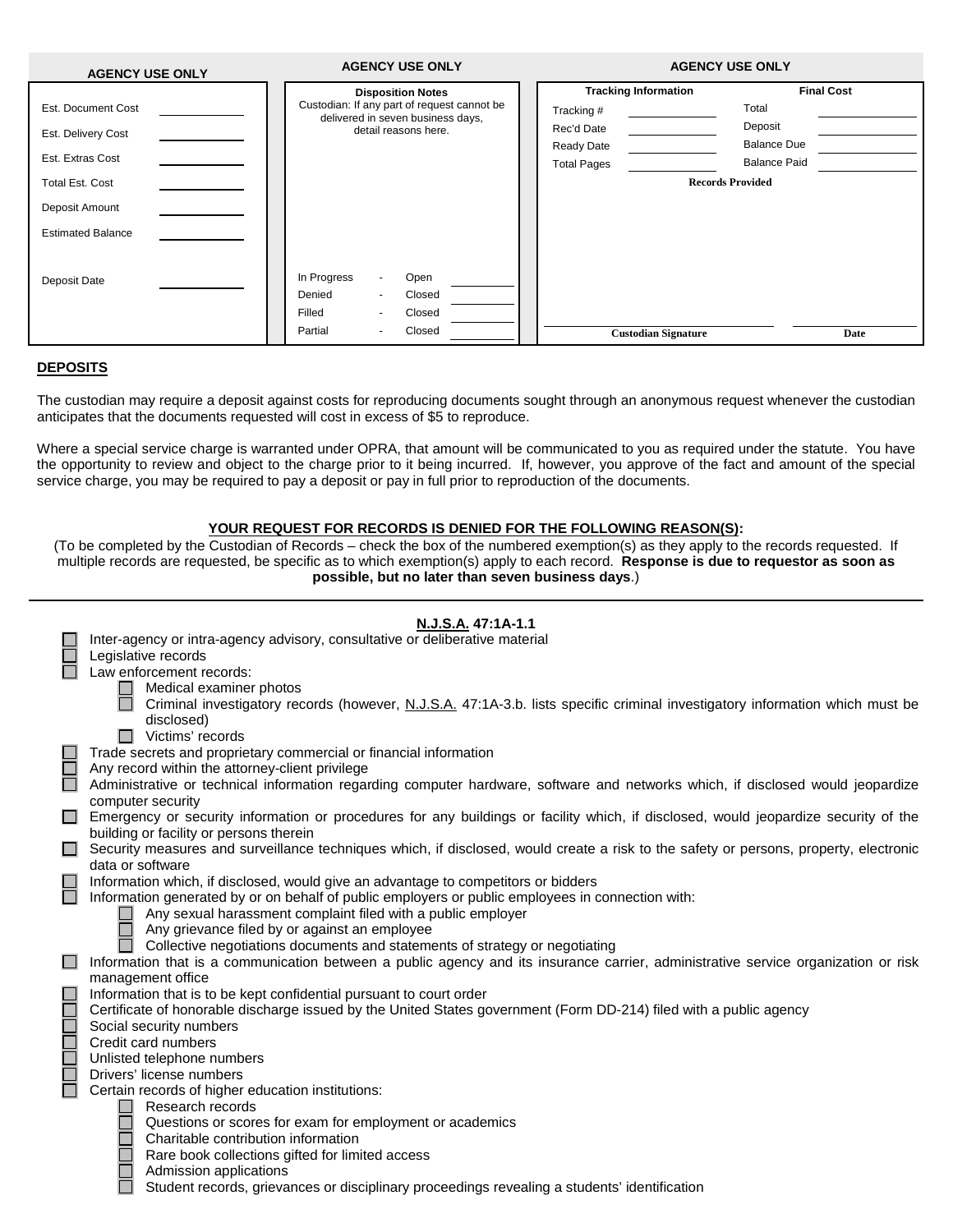$\Box$ 

 $\Box$ 

Biotechnology trade secrets **N.J.S.A. 47:1A-1.2**

Convicts requesting their victims' records **N.J.S.A. 47:1A-2.2**

Ongoing investigations of non-law enforcement agencies (must prove disclosure is inimical to the public interest) **N.J.S.A. 47:1A-3.a.** Public defender records **N.J.S.A. 47:1A-5.k.**

□ Upholds exemptions contained in other State or federal statutes and regulations, Executive Orders, Rules of Court, and privileges created by State Constitution, statute, court rule or judicial case law **N.J.S.A. 47:1A-9**

- $\Box$  Personnel and pension records (however, the following information must be disclosed:
	- An individual's name, title, position, salary, payroll record, length of service, date of separation and the reason for such separation, and the amount and type of any pension received
	- When required to be disclosed by another law, when disclosure is essential to the performance of official duties of a person duly authorized by this State or the US, or when authorized by an individual in interest
	- Data contained in information which disclose conformity with specific experiential, educational or medical qualifications required for government employment or for receipt of a public pension, but not including any detailed medical or psychological information **N.J.S.A. 47:1A-10**

# **N.J.S.A. 47:1A-1**

 $\Box$  "a public agency has a responsibility and an obligation to safeguard from public access a citizen's personal information with which it has been entrusted when disclosure thereof would violate the citizen's reasonable expectation of privacy."

Burnett v. County of Bergen, 198 N.J. 408 (2009). Without ambiguity, the court held that the privacy provision "is neither a preface nor a preamble." Rather, "the very language expressed in the privacy clause reveals its substantive nature; it does not offer reasons why OPRA was adopted, as preambles typically do; instead, it focuses on the law's implementation." "Specifically, it imposes an obligation on public agencies to protect against disclosure of personal information which would run contrary to reasonable privacy interests."

#### **Executive Order No. 21 (McGreevey 2002)**

Records where inspection, examination or copying would substantially interfere with the State's ability to protect and defend the State and its citizens against acts of sabotage or terrorism, or which, if disclosed, would materially increase the risk or consequences of potential acts of sabotage or terrorism.

Records exempted from disclosure by State agencies' proposed rules.

# **Executive Order No. 26 (McGreevey 2002)**

 $\Box$  Certain records maintained by the Office of the Governor

Resumes, applications for employment or other information concerning job applicants while a recruitment search is ongoing

- Records of complaints and investigations undertaken pursuant to the Model Procedures for Internal Complaints Alleging Discrimination, Harassment or Hostile Environments
- Information relating to medical, psychiatric or psychological history, diagnosis, treatment or evaluation

Information in a personal income or other tax return

- Information describing a natural person's finances, income, assets, liabilities, net worth, bank balances, financial history or activities, or creditworthiness, except as otherwise required by law to be disclosed
- $\Box$  Test questions, scoring keys and other examination data pertaining to the administration of an examination for public employment or licensing
- Records in the possession of another department (including NJ Office of Information Technology or State Archives) when those records are made confidential by regulation or EO 9.

#### **Other Exemption(s) contained in a State statute, resolution of either or both House of the Legislature, regulation, Executive Order, Rules of Court, any federal law, federal regulation or federal order pursuant to N.J.S.A. 47:1A-9.a.**

(Please provide detailed information regarding the exemption from disclosure for which you are relying to deny access to government records. If multiple records are requested, be specific as to which exemption(s) apply to each record.)

# **REQUEST FOR RECORDS UNDER THE COMMON LAW**

If, in addition to requesting records under OPRA, you are also requesting the government records under the common law, please check the box below.